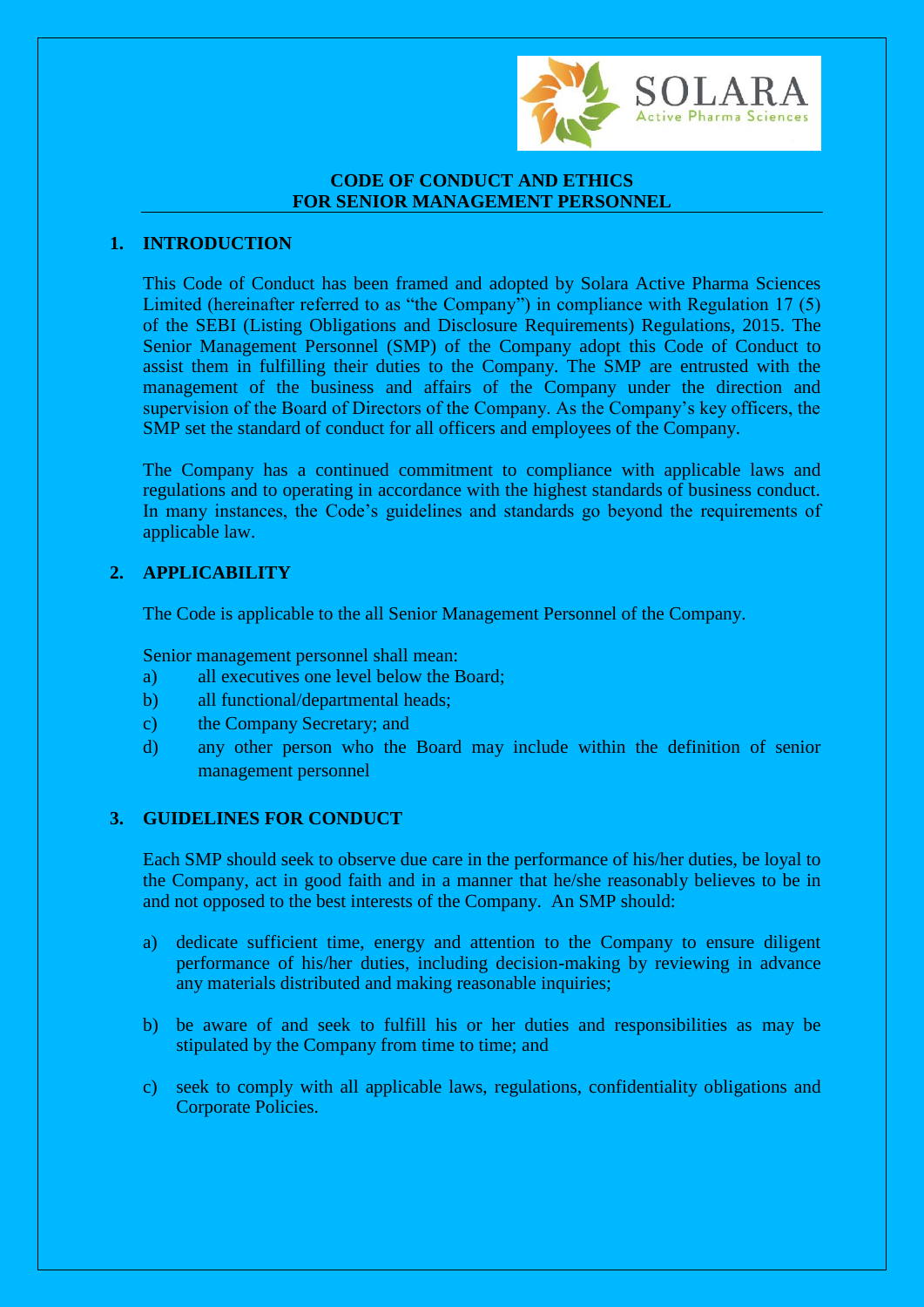

## **4. CORPORATE BUSINESS OPPORTUNITIES**

Except as described elsewhere herein, an SMP may not engage in business so long as he/she is in the employment of the Company nor pre-empt or seize a corporate business opportunity. A corporate business opportunity is an opportunity in the Company's line of business or proposed expansion or diversification, which the Company is financially able to undertake and which may be of interest to the Company.

#### **5. OUTSIDE EMPLOYMENT**

The SMP are expected to devote their full time and attention to the business interests of the Company and are prohibited from engaging in any activity prejudicial to the interests of the Company. Any simultaneous employment with competitors of the Company, or any engagement in any activity thereby strengthening their position is considered to be against the business interests of the Company.

#### **6. OTHER DIRECTORSHIPS**

An SMP may, with the prior written consent of the Board of Directors serve on the Board of another entity provided that such entity is neither directly nor indirectly a competitor of the Company.

## **7. CONFLICTS OF INTEREST**

SMPs are expected to dedicate their best efforts to advancing the Company's interests and to make decisions that affect the Company based on the Company's best interests and independent of outside influences.

A conflict of interest occurs when one's private interests interfere in any way, or even appear to interfere, with the interests of the Company. A conflict situation can arise when a director takes actions or has interests that make it difficult to perform his/her duties for the Company objectively and effectively. An SMP's obligation to conduct the Company's business in an honest and ethical manner includes the ethical handling of actual or apparent conflicts of interest between personal and business relationships.

Following are some common examples that illustrate actual or potential conflicts of interest:

- a) Owning an interest in a company that competes with or does business with the Company;
- b) Participating in a joint venture, partnership or other business arrangement in competition with the Company; and
- c) Employment with or serving as a director of a competitor, customer or supplier of the Company.

An SMP who has an actual or potential conflict of interest, including any of the situations described above, must promptly disclose to the Company: (1) the existence and nature of the actual or potential conflict of interest, and (2) all facts known to him/her regarding the transaction that may be material to making a judgment about whether or not to proceed

 $|2|$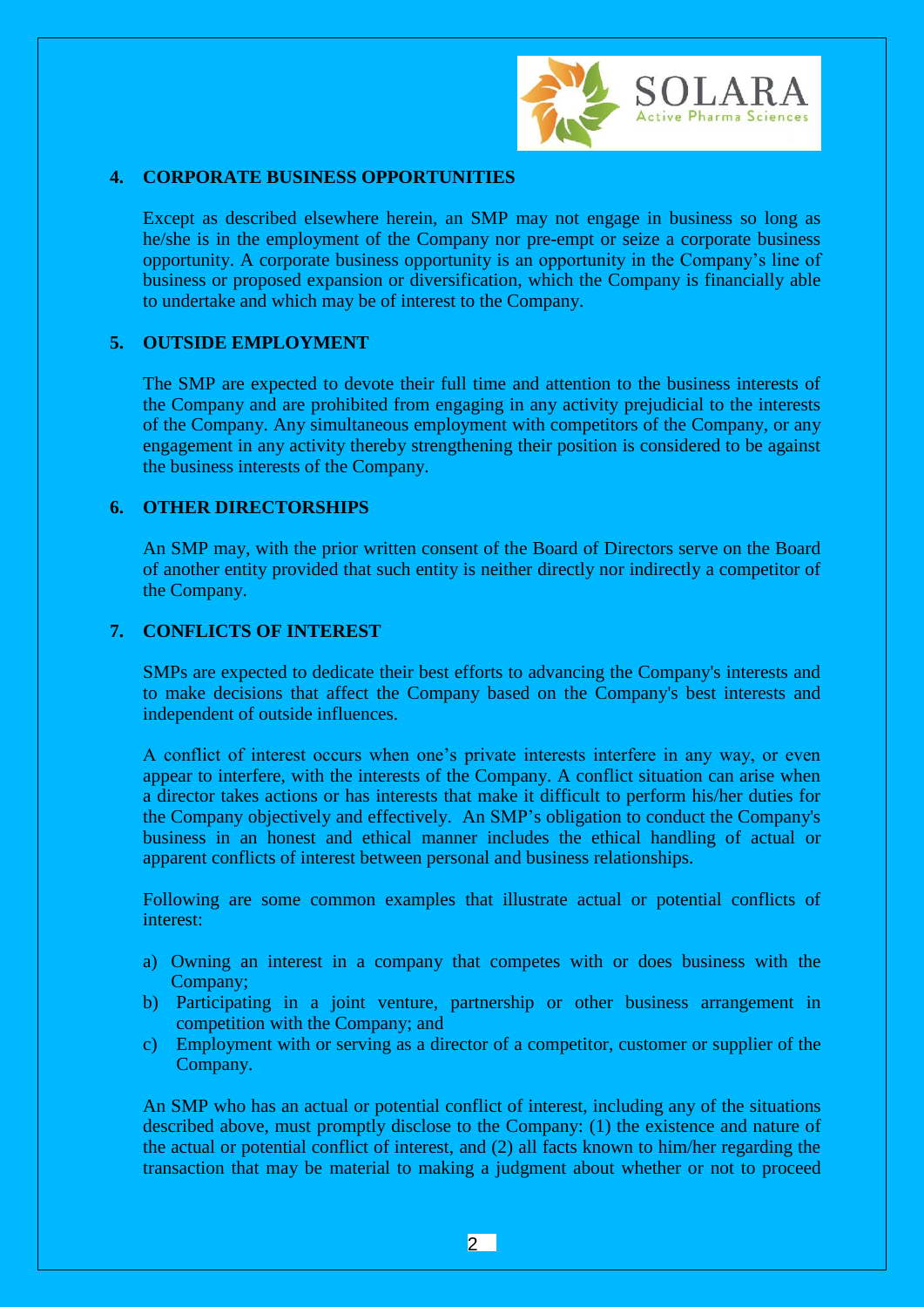

with the transaction. The SMP may proceed with the transaction only after receiving express approval from the Board or Managing Director of the Company.

#### **8. GIFTS AND ENTERTAINMENT**

When acting on behalf of the Company, SMPs should never request for gifts, entertainment or any other business courtesies from anyone doing business with the Company (including suppliers, service providers, contractors, consultants, channel partners, statutory auditors, customers, and competitors,).

Unsolicited gifts are permissible if they are customary and commonly accepted business courtesies; not excessive in value; and given and accepted without an express or implied understanding that the SMP is in any way obligated by acceptance of the gift. Gifts with a value of over Rs. 10,000/- or equivalent in foreign currency should only be accepted with the approval of the Managing Director. Meals in the ordinary course of business and infrequent meals and entertainment, such as cultural or sporting events, that are attended by both the SMP and the offeror are not considered gifts. Gifts of cash or cash equivalents (including gift certificates, securities, below-market loans, etc.) in any amount are prohibited.

## **9. COMPANY PROPERTY**

SMPs have a responsibility to safeguard and properly use Company assets and resources, as well as assets of other organizations that have been entrusted to the Company. Except as specifically authorized, Company assets, including Company equipment, materials, resources and proprietary information, must be used for only Company business purposes.

#### **10. CONFIDENTIAL INFORMATION**

SMPs shall maintain the confidentiality of information entrusted to them by the Company. The Company's confidential and proprietary information shall not be inappropriately disclosed or used for the personal gain or advantage of the SMP or anyone other than the Company.

#### 11. **RELATED PARTY DISCLOSURES**

The SMP, before conducting business of the Company with a related party or a relative and/or with a business in which a relative is associated in any significant role, shall promptly disclose his/her interest to the Board of Directors.

For the sake of clarity, the term "related party" and "relative" shall have the same meanings as defined respectively under Sections 2(76) and 2(77) of the Companies Act, 2013.

#### **12. FAIR DEALING**

SMPs should endeavor to deal fairly with the company's customers, suppliers, competitors and employees and should never take unfair advantage of others through manipulation, concealment, abuse of privileged information, misrepresentation of material facts or any other unfair dealing practice.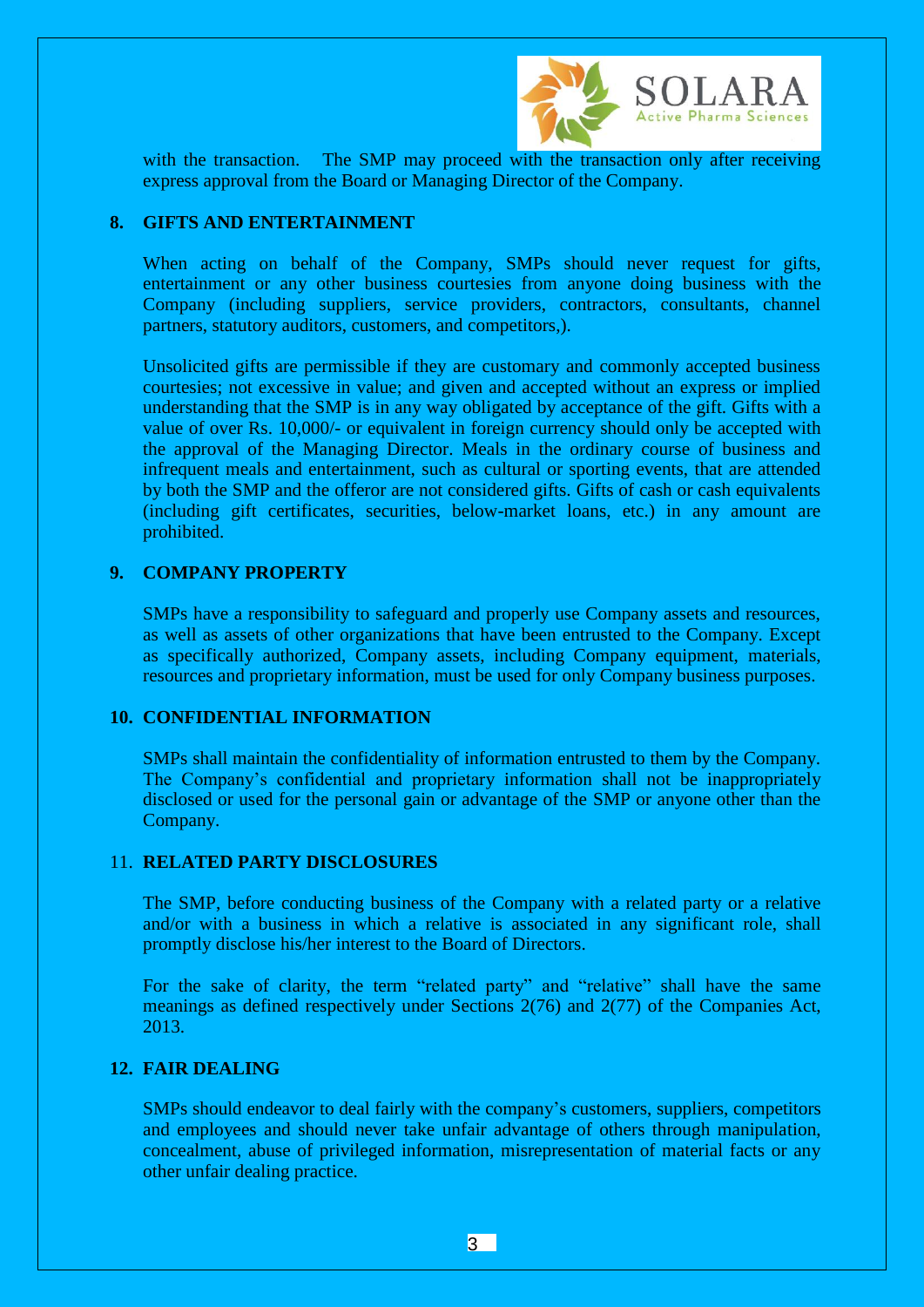

# **13. COMPLIANCE WITH LAWS AND REGULATIONS**

The Company is committed to compliance with those acts, rules and regulations that govern the conduct of its business.

# **a) Securities Laws**

It is Company policy to make full, fair, accurate, timely and understandable disclosure in compliance with all applicable laws and regulations in all reports and documents that the Company files with, or submits to, the Securities and Exchange Board of India, the Stock Exchange, Registrar of Companies and in all other public communications made by the Company. SMPs must abide by applicable Company policies and procedures designed to promote compliance with this policy.

# **b) Insider Trading**

Certain categories of employees (which include the SMPs) are prohibited by Company policy and the law from buying or selling securities of the Company when in possession of material unpublished price sensitive information. Passing such information on to someone who may buy or sell securities (commonly termed as "tipping") is also illegal. The prohibition applies to the Company's securities and to securities of other companies if the SMP learns material unpublished price sensitive information about other companies, such as the Company's customers or suppliers, in the course of duties for the Company.

## **c) Competition Laws**

While the Company competes vigorously and creatively in its business activities, its efforts in the marketplace must be conducted in accordance with all applicable Competition Act and Regulations. SMPs should not engage in any activity in violation of applicable Competition Act.

## **d) Anti-Corruption Laws**

The Company conducts its business activities in compliance with the Prevention of Corruption Act, 1988 of India and applicable anti-corruption laws of all other countries in which the Company conducts businesses. Under the Prevention of Corruption Act, it is an offence to offer to a 'public servant' a gratification or a valuable thing as a motive or reward for doing or forbearing to do any official act. SMP should not, directly or indirectly, engage in any activity that could be construed as the Company being in breach of the Prevention of Corruption Act or any other applicable anti-corruption law.

## **e) Interacting with Government**

The various branches and levels of government have different laws restricting gifts, including meals, entertainment, and transportation and lodging, that may be provided to a public servant. SMPs should not offer to or pay for meals, travel, lodging or any other expenses for public servants in connection with the Company or Company's business without first consulting with the Legal Counsel of the Company.

4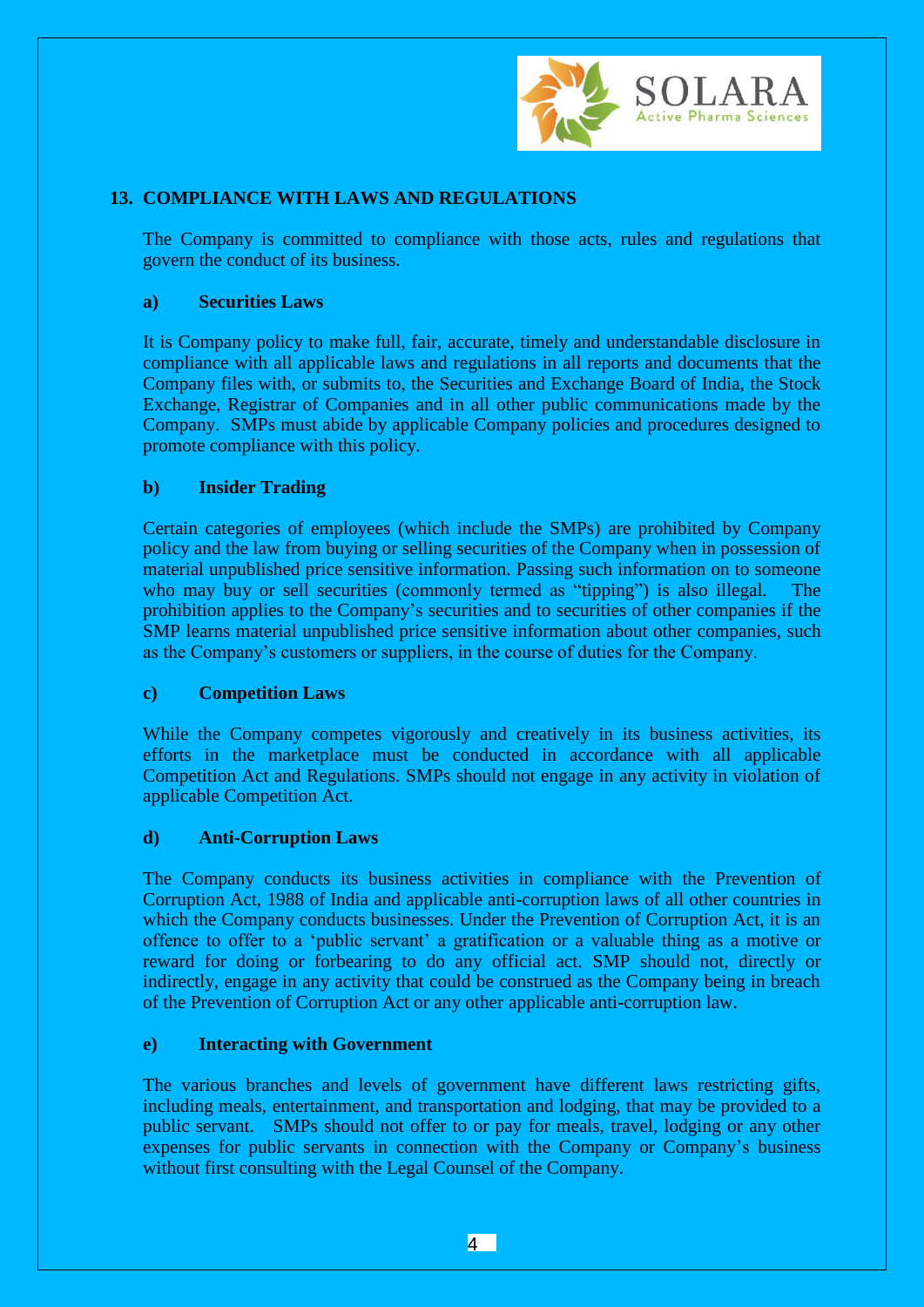

### **f) Political Contributions**

The Company will not make political contributions from corporate resources to any political party, candidate or holder of public office, or political committee that is not in compliance with Section 182 of the Companies Act, 2013. This includes monetary contributions as well as in-kind contributions (such as the use of corporate property, personnel services or facilities).

SMPs may not cause the Company to make contribution to any political party or for any political contribution without the prior approval of the Board. SMPs must comply with applicable laws and Company policy with respect to causing the Company to make political contributions. SMPs may not make personal political contributions on behalf of, or in the name of, the Company. SMPs will not be reimbursed or otherwise compensated for any personal political contribution.

### **14. NON-COMPLIANCE**

Suspected violations of this Code must be reported to the Chairman of the Board or the Chairman of the Audit Committee. All reported violations will be appropriately investigated. SMPs who violate this Code may be subject to sanctions, up to and including a request to resign from the employment of the Company.

An SMP charged with a violation of this Code may be present at a meeting of the Board or Committee convened for that purpose of enquiring into the alleged contravention.

Any waiver of this Code must be approved by the Board of Directors or Managing Director and publicly disclosed as required by law or regulation.

#### **15. NO RIGHTS CREATED**

This Code sets forth guidelines for conduct for the Senior Management Personnel. It is not intended to and does not create any rights in any director, officer, employee, client, supplier, competitor, shareholder or any other person or entity.

#### **16. PLACEMENT OF THE CODE ON WEBSITE**

Pursuant to the Regulation 46 (2) (d) of the Listing Regulations, this Code and amendments thereto shall be hosted on the website of the Company.

#### **17. ACKNOWLEDGEMENT AND ANNUAL COMPLIANCE AFFIRMATION**

The SMP should confirm compliance on an annual basis in the format prescribed in **Annexure 1** of the Code and also acknowledge receipt of this Code in the format prescribed in **Annexure 2**.

-----------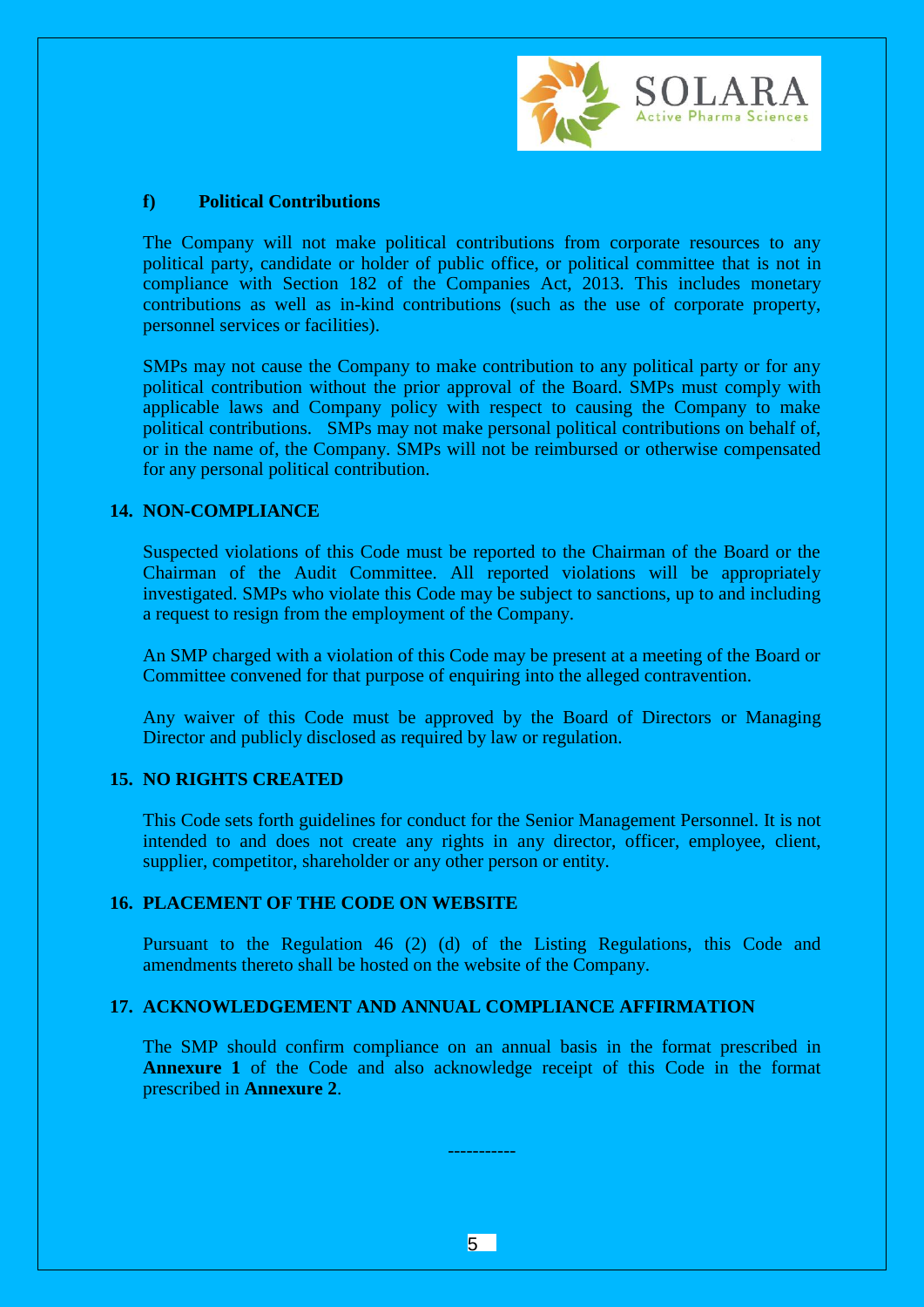

*Annexure 1*

# **ANNUAL COMPLIANCE FORMAT**

To

**Solara Active Pharma Sciences Limited**  Fourth Floor, Batra Centre No.28, Sardar Patel Road, Guindy Chennai – 600 032.

Dear Sirs,

The undersigned, being a Senior Management Personnel of Solara Active Pharma Sciences Limited as defined under Regulation 26(3) of Securities And Exchange Board Of India (Listing Obligations And Disclosure Requirements) Regulations, 2015 entered into by the Company with the Stock Exchanges, do hereby affirm my compliance with the Code of Conduct for Senior Management Personnel as laid down by the Company for the year \_\_\_\_\_\_\_\_\_\_\_\_.

| <b>Signature</b> |  |
|------------------|--|
|                  |  |

Designation :

Name : <u>\_\_\_\_\_\_\_\_\_\_\_\_\_\_\_\_\_\_\_\_\_\_\_\_\_</u>

Place : Date :